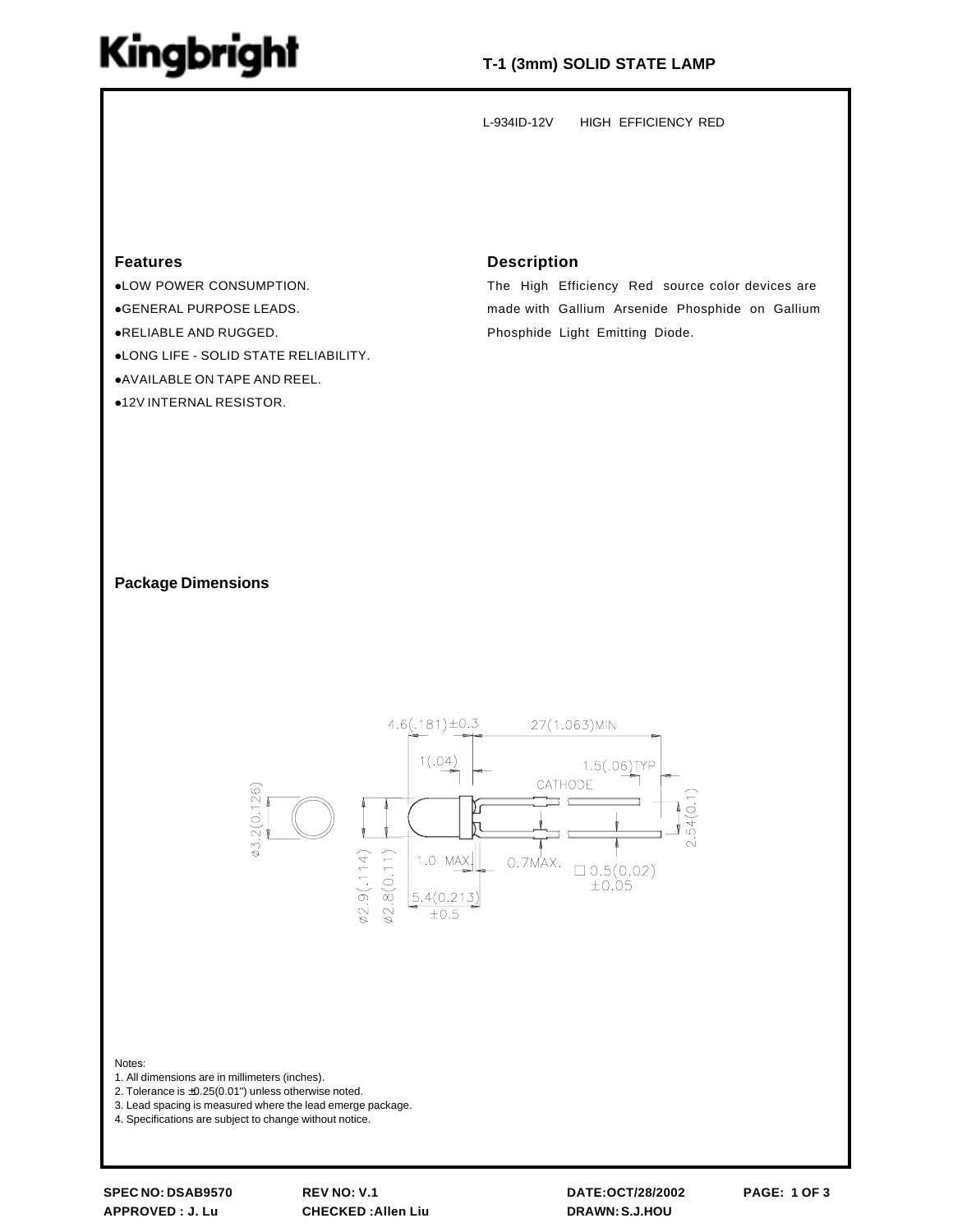# Kingbright

| <b>Selection Guide</b> |                                 |                                  |      |      |                  |  |  |  |  |
|------------------------|---------------------------------|----------------------------------|------|------|------------------|--|--|--|--|
| Part No.               | <b>Dice</b>                     | Iv (mcd)<br>$V=12V$<br>Lens Type |      |      | Viewing<br>Angle |  |  |  |  |
|                        |                                 |                                  | Min. | Typ. | 201/2            |  |  |  |  |
| L-934ID-12V            | HIGH EFFICIENCY RED (GaAsP/GaP) | RED DIFFUSED                     | 8    | 20   | $60^{\circ}$     |  |  |  |  |

Note: 1. θ1/2 is the angle from optical centerline where the luminous intensity is 1/2 the optical centerline value.

## **Electrical / Optical Characteristics at T<sub>A</sub>=25°C**

| Symbol               | Parameter                | <b>Device</b>              | Typ. | Max. | <b>Units</b> | <b>Test Conditions</b> |
|----------------------|--------------------------|----------------------------|------|------|--------------|------------------------|
| $\lambda$ peak       | Peak Wavelength          | High Efficiency Red        | 627  |      | nm           | $V = 12V$              |
| $\lambda$ D          | Dominate Wavelength      | <b>High Efficiency Red</b> | 625  |      | nm           | $V = 12V$              |
| $\Delta \lambda$ 1/2 | Spectral Line Half-width | High Efficiency Red        | 45   |      | nm           | $V = 12V$              |
| C                    | Capacitance              | <b>High Efficiency Red</b> | 15   |      | pF           | $V = 12V$              |
| IF                   | <b>Forward Current</b>   | High Efficiency Red        | 8.5  | 11.5 | mA           | $V = 12V$              |
| IR.                  | <b>Reverse Current</b>   | High Efficiency Red        |      | 10   | uA           | $V_R = 5V$             |

## Absolute Maximum Ratings at T<sub>A</sub>=25°C

| Parameter                   | <b>High Efficiency Red</b>           | <b>Units</b> |  |  |  |
|-----------------------------|--------------------------------------|--------------|--|--|--|
| Power dissipation           | 120                                  | mW           |  |  |  |
| <b>Forward Voltage</b>      | 14                                   | $\vee$       |  |  |  |
| Reverse Voltage             | 5                                    | $\vee$       |  |  |  |
| Operating Temperature       | $-40^{\circ}$ C To $+70^{\circ}$ C   |              |  |  |  |
| Storage Temperature         | -40 $^{\circ}$ C To +85 $^{\circ}$ C |              |  |  |  |
| Lead Solder Temperature [1] | 260°C For 5 Seconds                  |              |  |  |  |

Note:

1. 2mm below package base.